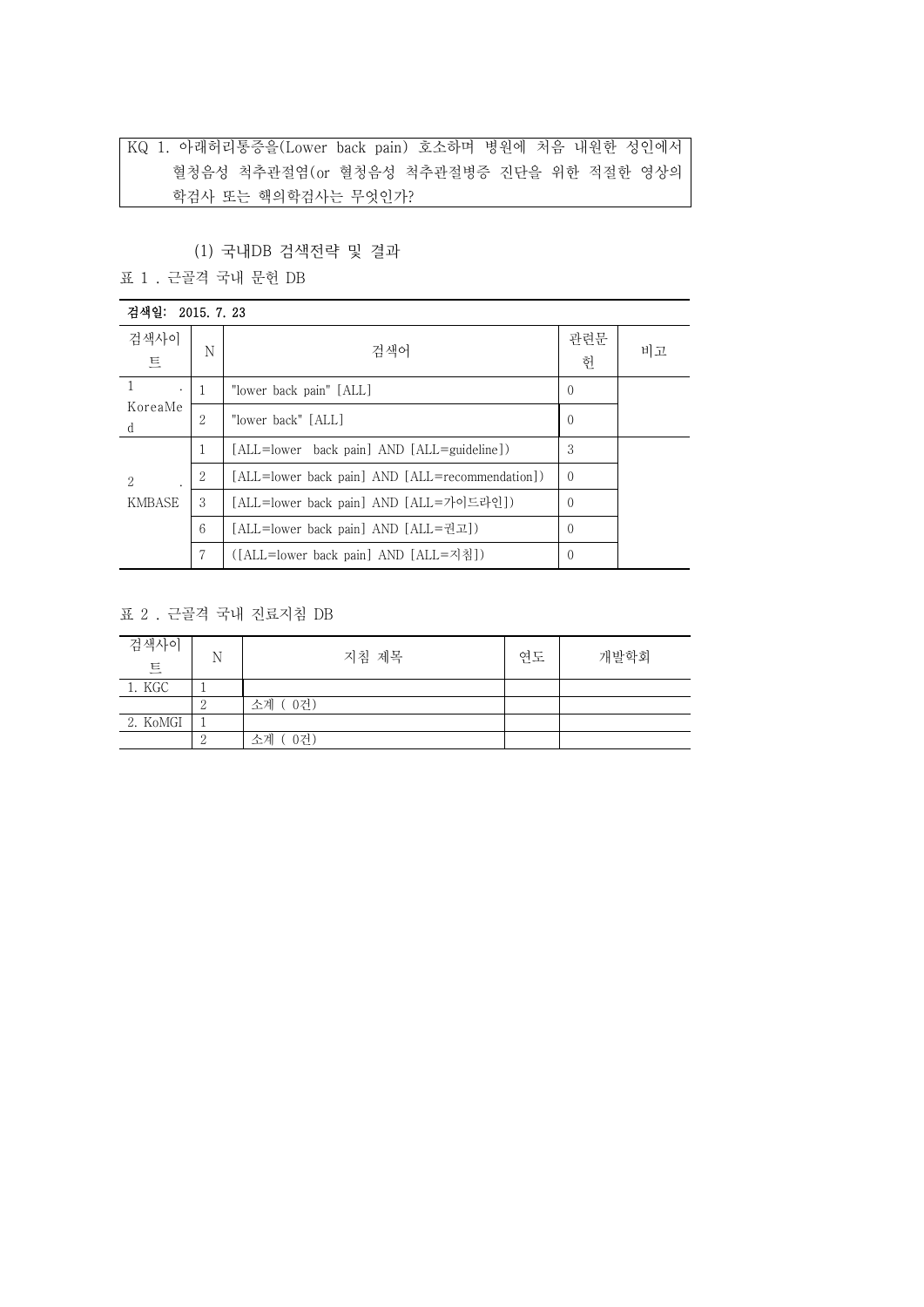# (2) 국외DB 검색전략 및 결과

표 3 . 근골격 국외 Ovid-Medline

| 검색일:        | 2015. 7. 23    |                                                                |         |  |  |
|-------------|----------------|----------------------------------------------------------------|---------|--|--|
| 구분          | N              | 검색어                                                            | 검색 결과   |  |  |
| $\mathbf P$ | 1              | "lower back pain".mp. or exp Low Back Pain/                    | 16497   |  |  |
|             | $\overline{2}$ | X-Rays.mp. or exp X-Rays/                                      | 41691   |  |  |
|             | 3              | exp Tomography, X-Ray Computed/ or CT.mp.                      | 437572  |  |  |
|             | $\overline{4}$ | Comput\$ Tomogr\$.mp.                                          | 215105  |  |  |
|             | $5\,$          | exp Magnetic Resonance Imaging/ or MRI.mp.                     | 393114  |  |  |
|             | 6              | exp Urography/                                                 | 19639   |  |  |
|             | 7              | ultrasonogra\$.mp.                                             | 200124  |  |  |
|             | 8              | exp Ultrasonography/                                           | 264312  |  |  |
| 검사          | 9              | Sonogra\$.mp.                                                  | 47851   |  |  |
|             | 10             | "Bone scan".mp.                                                | 4799    |  |  |
|             | 11             | Positron-Emission Tomography/ or PET-CT.mp.                    | 41901   |  |  |
|             | 12             | SPECT.mp. or Tomography, Emission-Computed, Single-Phot<br>on/ | 33400   |  |  |
|             | 13             | "single photon emission computed tomography".mp.               | 11666   |  |  |
|             | 14             | $or/2-13$                                                      | 1170207 |  |  |
| P&검사        | 15             | 1 and 14                                                       | 2979    |  |  |
|             | 16             | guideline.pt.                                                  | 15645   |  |  |
|             | 17             | practice guideline.pt.                                         | 20652   |  |  |
| 제외기         | 18             | guideline\$.ti.                                                | 54547   |  |  |
| 주           | 19             | recommendation\$.ti.                                           | 26578   |  |  |
|             | 20             | standard\$.ti.                                                 | 73414   |  |  |
|             | 21             | $or/16 - 20$                                                   | 162966  |  |  |
| P&I&G       | 22             | 15 and 21                                                      | 26      |  |  |
| 연도          | 23             | limit 22 to $yr="2000 -Current"$                               | 23      |  |  |
| 종합          |                |                                                                | 23      |  |  |

# 표 4 . 근골격 국외 Ovid-Embase

| 검색일:                  | 2015, 7, 23    |                                                                  |         |  |
|-----------------------|----------------|------------------------------------------------------------------|---------|--|
| 구분                    | N              | 검색어                                                              | 검색 결과   |  |
| $\mathbf{P}$          | 1              | "lower back pain".mp. or exp low back pain/                      | 34126   |  |
|                       | $\overline{2}$ | $\exp X \, \text{ray}/$                                          | 35580   |  |
|                       | 3              | pelvis x-ray.mp.                                                 | 58      |  |
|                       | $\overline{4}$ | CT.mp.                                                           | 314602  |  |
|                       | 5              | computer assisted tomography/ or Comput\$ Tomogr\$.mp.           | 587019  |  |
|                       | 6              | MRI.mp. or exp nuclear magnetic resonance imaging/               | 594874  |  |
|                       | $\overline{7}$ | $\exp$ urography/                                                | 19668   |  |
|                       | 8              | ultrasonogra\$.mp. or exp echography/                            | 489482  |  |
| 검사                    | 9              | Ultrasonography.mp.                                              | 91385   |  |
|                       | 10             | Sonogra\$.mp. or exp ultrasound/                                 | 141188  |  |
|                       | 11             | Bone scan.mp. or exp bone scintiscanning                         | 17370   |  |
|                       | 12             | $\exp$ positron emission tomography/ or PET-CT.mp.               | 104920  |  |
|                       | 13             | SPECT.mp. or exp single photon emission computer tomogra<br>phy/ | 48566   |  |
|                       | 14             | $or/2-13$                                                        | 1609574 |  |
| <b>P &amp; 검</b><br>사 | 15             | 1 and 14                                                         | 9967    |  |
| 제외기<br>준              | 16             | guideline\$.ti.                                                  | 59959   |  |
|                       | 17             | recommendation\$.ti.                                             | 26488   |  |
|                       | 18             | standard\$.ti.                                                   | 61325   |  |